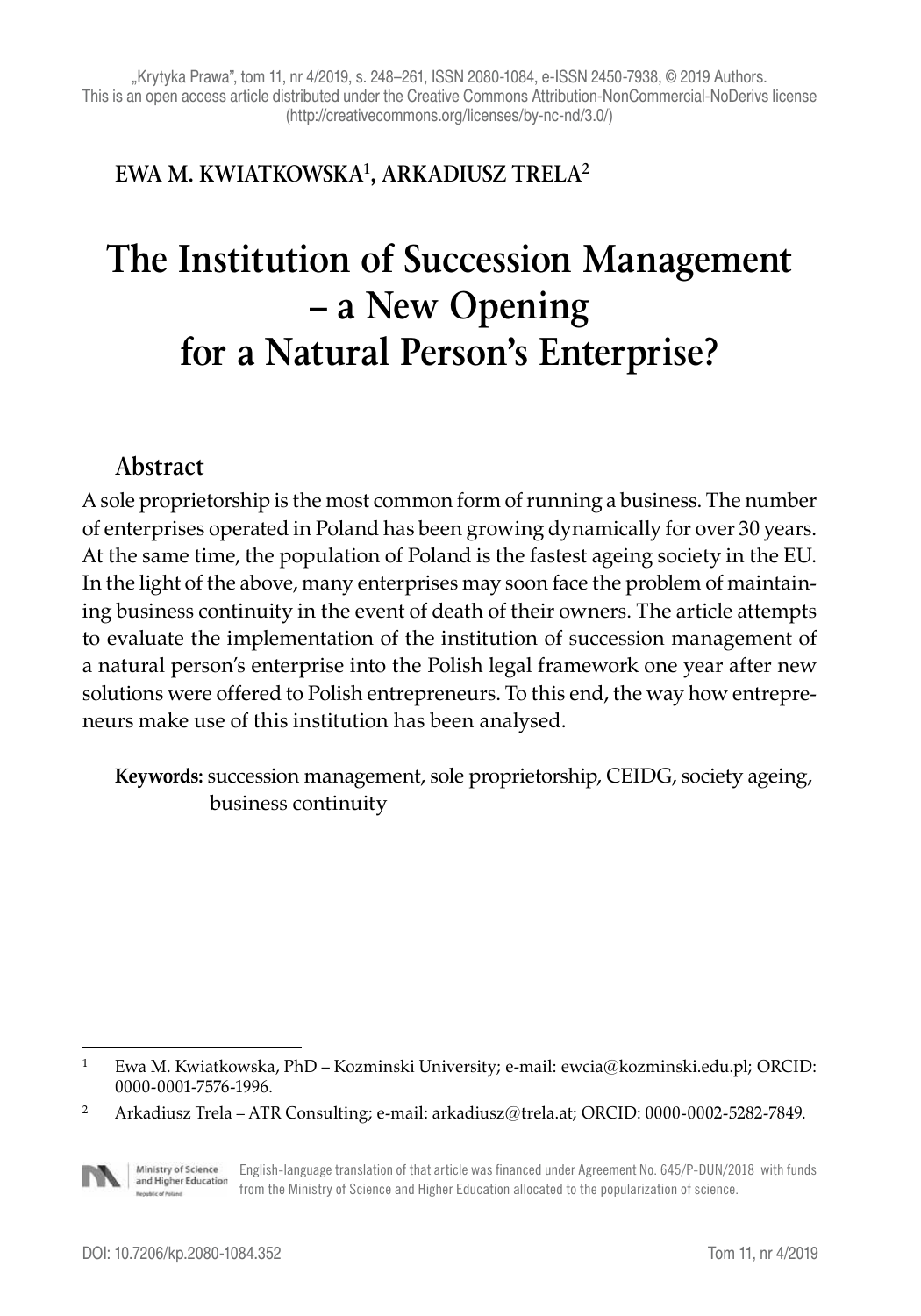## **Introduction**

A significant challenge to be faced not only by Poland but also by most European countries is the ageing of societies. In 2018, the population of Poland was 38.4 million, with over 6.7 million aged 65+, and almost 1.7 million aged 80+. Senior citizens (people aged 65+) made about 17.5% of the population, and people aged 80+ made 4.3% of the population. Since 2000, there has been a 42% increase in the population of the elderly (in 2000, the  $65+$  age group made 12.4% of the entire population).<sup>3</sup> According to predictions, Poland's population is to be composed of 33% of people aged  $65+$  and  $16\%$  aged  $80+$  by  $2070.^4$  Moreover, the population of Poland is the fastest ageing society from among all EU countries. According to Statistics Poland's predictions, the number of people aged  $60+$  will be close to 10 million  $\frac{1}{4}$  of the country's population) by 2020, and in 2030 it will exceed 10.7 million (30% of the population). It is also said that there will be over 2.2 million of people aged 80+ in 2030.<sup>5</sup> The trend affects virtually all spheres of our life. It is observed among entrepreneurs as well.

Maintaining continuity is essential to any activity, including business activity. In general, an entrepreneur starting and running a business assumes that it is going to be lasting. But there may occur many difficulties, including those resulting from a business owner's death. This can have a particularly severe impact on sole proprietorships. In the case of companies, a partner's death may also result in a temporary or permanent inability to make the necessary decisions. A successful process of succession, in turn, may not only determine the survival but also the development of a family business to be run by the generations to come.<sup>6</sup>

<sup>3</sup> Statistics Poland, *Ludność. Stan i struktura oraz ruch naturalny w przekroju terytorialnym w 2018 r. Stan w dniu 31.XII [Population. Size and structure and vital statistics in Poland by territorial division in 2018. As of December, 31]*, Warszawa 2019, pp. 16–18; Ibidem, *Excel tablica 1. Ludność według płci i wieku w 2018 r. Stan w dniu 31.XII. [Excel table1. Population by sex and age in 2018. As of December 31].*

<sup>4</sup> European Commission, Directorate-General for Economic and Financial Affairs, *The 2018 Ageing Report. Economic & Budgetary Projections for the 28 EU Member States (2016–2070)*, Luxembourg 2018, p. 23.

<sup>5</sup> Council of Ministers, *Strategia na rzecz Odpowiedzialnego Rozwoju do roku 2020 (z perspektywą do 2030 r.)*, Warszawa 2017, p. 149.

<sup>6</sup> K. Wojarska-Aleksiejuk, P. Aleksiejuk, *Ustawa o zarządzie sukcesyjnym w kontekście sukcesji firm rodzinnych w Polsce*, "Nowy Przegląd Notarialny" 2019, 1(77), p. 43.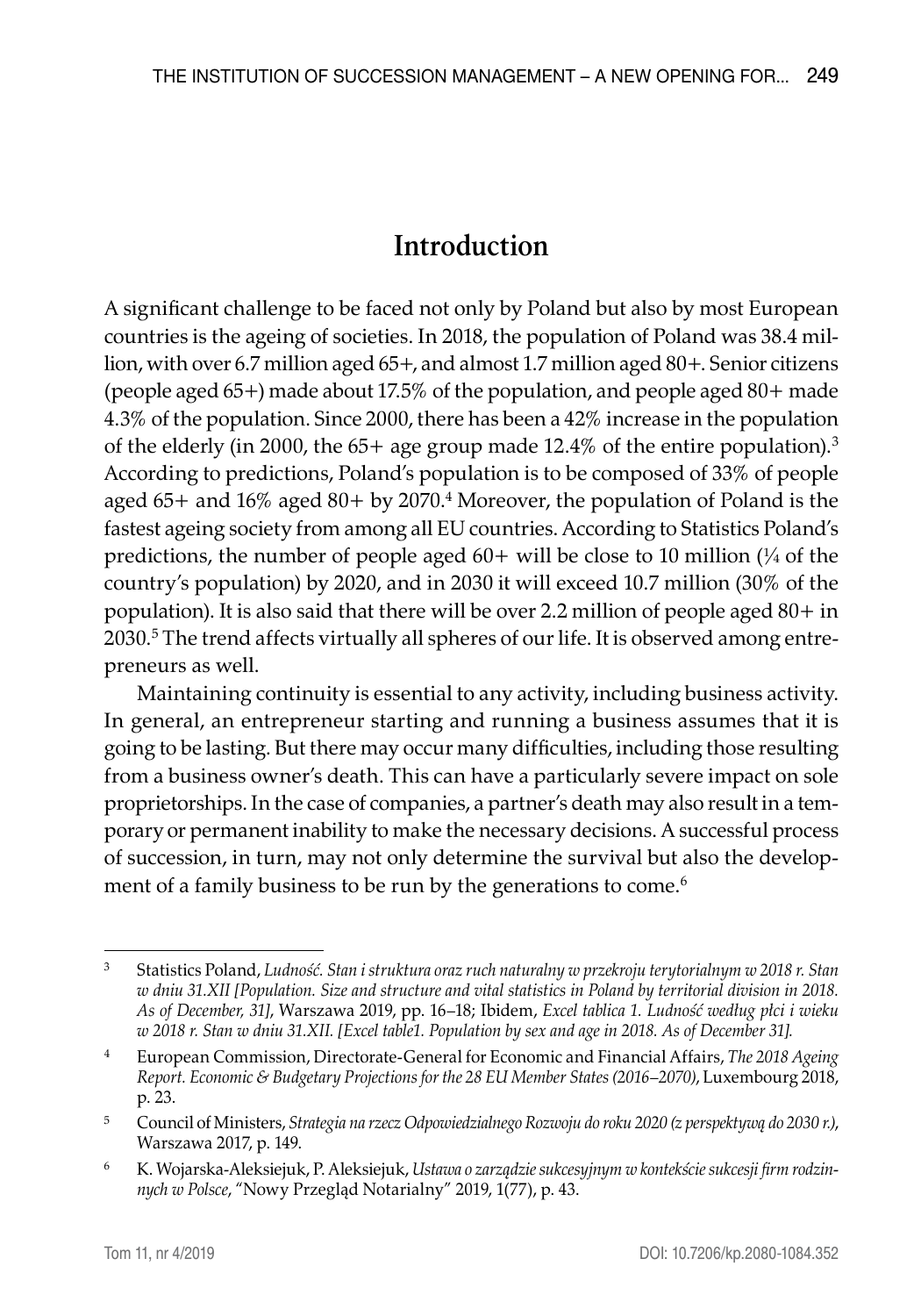The act on the succession management of a natural person's enterprise, passed on 5 July 2018, entered into force on 25 November 2018.7 Since that day, sole proprietors have had the opportunity to appoint a succession manager for their business. The instrument makes it possible for them to decide on the future fate of the business they run in the event of their death. The legislator arranged for a simple and free form of establishing a succession manager, which involves e.g. making a relevant entry online in the Central Registration and Information on Business (CEIDG)<sup>8</sup> database. The article presents an analysis of the utilisation of the institution of succession management as of one year after the adoption of new legal regulations, which makes it possible to attempt to evaluate the effects of its implementation.

## **Entrepreneurship in the Polish economic reality**

After the period of socialist economy there occurred a dynamic increase in the number of enterprises in Poland thanks to the so-called Wilczek act, which was a completely new set of regulations defined in the act of 23 December1988 on business activity.9 According to the act, which came into force on 1 January 1989, "everything which is not forbidden by law is permitted." Article 1 stipulated that everyone was allowed to start and run a business activity on equal terms subject to the provisions defined by the law, and Art. 4 stipulated that business entities could undertake any activities and actions which were not forbidden by the law as part of the business they ran. Back then, the act was an unusual legal solution. It was enacted by communist authorities, after all. It was one of the most liberal free -market acts in the world at the time, and triggered a dynamic development of entrepreneurship from the first day of its enactment. It remained effective until 1 January 2001. By that time, it had been amended 62 times, and the number of business activity areas that were subject to a concession had grown from 11 to  $202^{10}$ 

In 2016, enterprises generated a gross value added in the amount of PLN 1.366 billion zloty, which was as much as 73.6% of the share in the production of

<sup>7</sup> In Polish: *Ustawa z dnia 5 lipca 2018 r. o zarządzie sukcesyjnym przedsiębiorstwem osoby fizycznej*, Act of 5 July 2018 on the succession management of a natural person's enterprise (Journal of Laws of 2018, item 1629 as amended).

<sup>8</sup> Poland's database and register of entrepreneurs; in Polish: *Centralna Ewidencja i Informacja o Działalności Gospodarczej*.

<sup>9</sup> In Polish: *Ustawa z dnia 23 grudnia 1988 r. o działalności gospodarczej*, Act of 23 December 1988 on business activity (Journal of Laws No. 41, item 324).

<sup>10</sup> T. Grabarczyk, *Zapomniana ustawa, czyli jak Mieczysław Wilczek zreformował Polskę*, http://www.civisliber. org/zapomniana-ustawa-czyli-jak-mieczyslaw-wilczek-zreformowal-polske/ (access: 10.11.2019).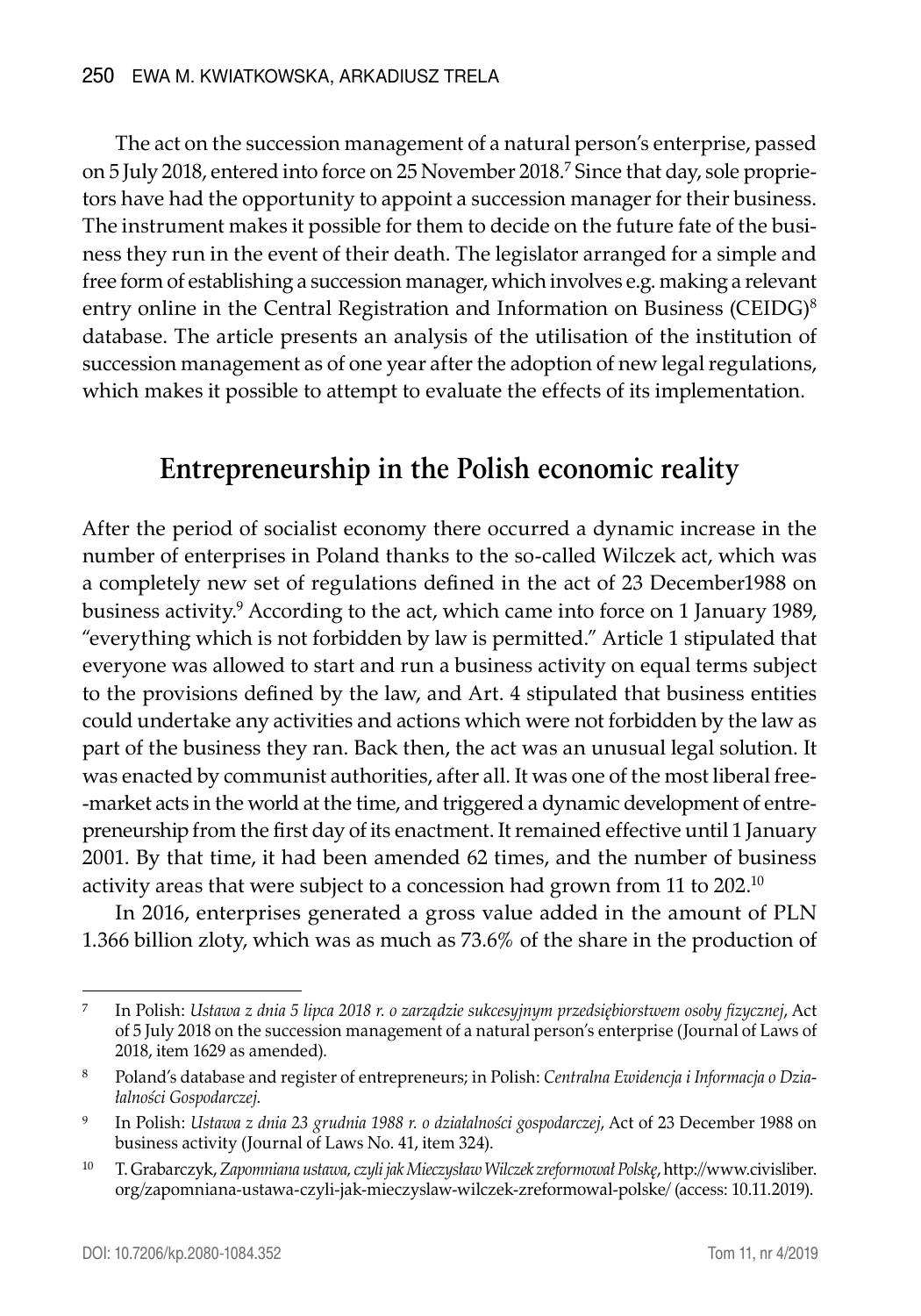GDP.<sup>11</sup> Micro, small, and medium enterprises play particularly important role in economy, and their number is consistently growing. The business sector is dominated by microenterprises. They make as much as 96.5% of all enterprises in Poland. Their share in the GDP produced in 2016 was over 30%. This translates into 40% of the GDP generated by enterprises overall. What is important from the point of view of succession is that 72.6% microenterprises have been operating for 5 years or longer.<sup>12</sup> The growing significance of the SME sector in the national economy should be looked at from the long-term perspective, though. The share of this sector in generating GDP increased from about 30% in mid-1990s to almost 50% in 2016.<sup>13</sup> Enterprises not only produce almost  $\frac{3}{4}$  of Poland's GDP but also play an important part in the labour market. The number of people working at various enterprises is consistently growing. At the end of 2017, it was almost 9.9 million people, which was almost 60% of Poland's entire working population of 16.5 million. The employment market is dominated by large enterprises with a share of 42.5% in 2017. In the case of smaller enterprises, the data for the share in the employment market was as follows: 22% for medium enterprises, 20.5% for microenterprises, and 15% for small enterprises.14

According to the data found in the REGON<sup>15</sup> register, the most popular form of conducting business activity in Poland is a sole proprietorship operated by a natural person. At the end of 2016, there were almost 3 million natural persons running a business and nearly 300 thousand civil law partnerships in the register. At the same time, there were just a bit over 500 thousand commercial companies there. What is more, in 2016, over 80% of those starting their business activity opted for a sole proprietorship.16 In 2018, according to the Ministry of Entrepreneurship and Technology's data, family-owned businesses were about 36% of all enterprises in Poland, generating 10% of GDP and employing half of all employees.<sup>17</sup> According

<sup>11</sup> Polish Agency for Enterprise Development, *Raport o stanie sektora małych i średnich przedsiębiorstw w Polsce*, Warszawa 2019, p. 5.

<sup>12</sup> Ibidem, p. 10.

<sup>13</sup> Ibidem, p. 5; Polish Foundation for Small and Medium Enterprise Promotion and Development, *Stan sektora małych i średnich przedsiębiorstw w Polsce. Raport za lata 1995–1996*, Warszawa 1997, p. 13.

<sup>14</sup> Polish Agency for Enterprise Development, *Raport...*, p. 6.

<sup>15</sup> REGON (National Official Business Register) is a Polish register of business entities, and a REGON number is a statistical identification number.

<sup>16</sup> In Polish: *Uzasadnienie do rządowego projektu ustawy o zarządzie sukcesyjnym przedsiębiorstwem osoby fizycznej z projektami aktów wykonawczych*. Explanatory statement to the government's draft resolution on the succession management of a natural person's enterprise with draft secondary legislation, Sejm paper no. 2293, Sejm of the 8<sup>th</sup> term, p. 3.

<sup>17</sup> Ministry of Entrepreneurship and Technology, *Sukcesja firm jednoosobowych. Ustawa o zarządzie sukcesyjnym przedsiębiorstwem osoby fizycznej. Praktyczny poradnik*, Warszawa 2018, p. 9.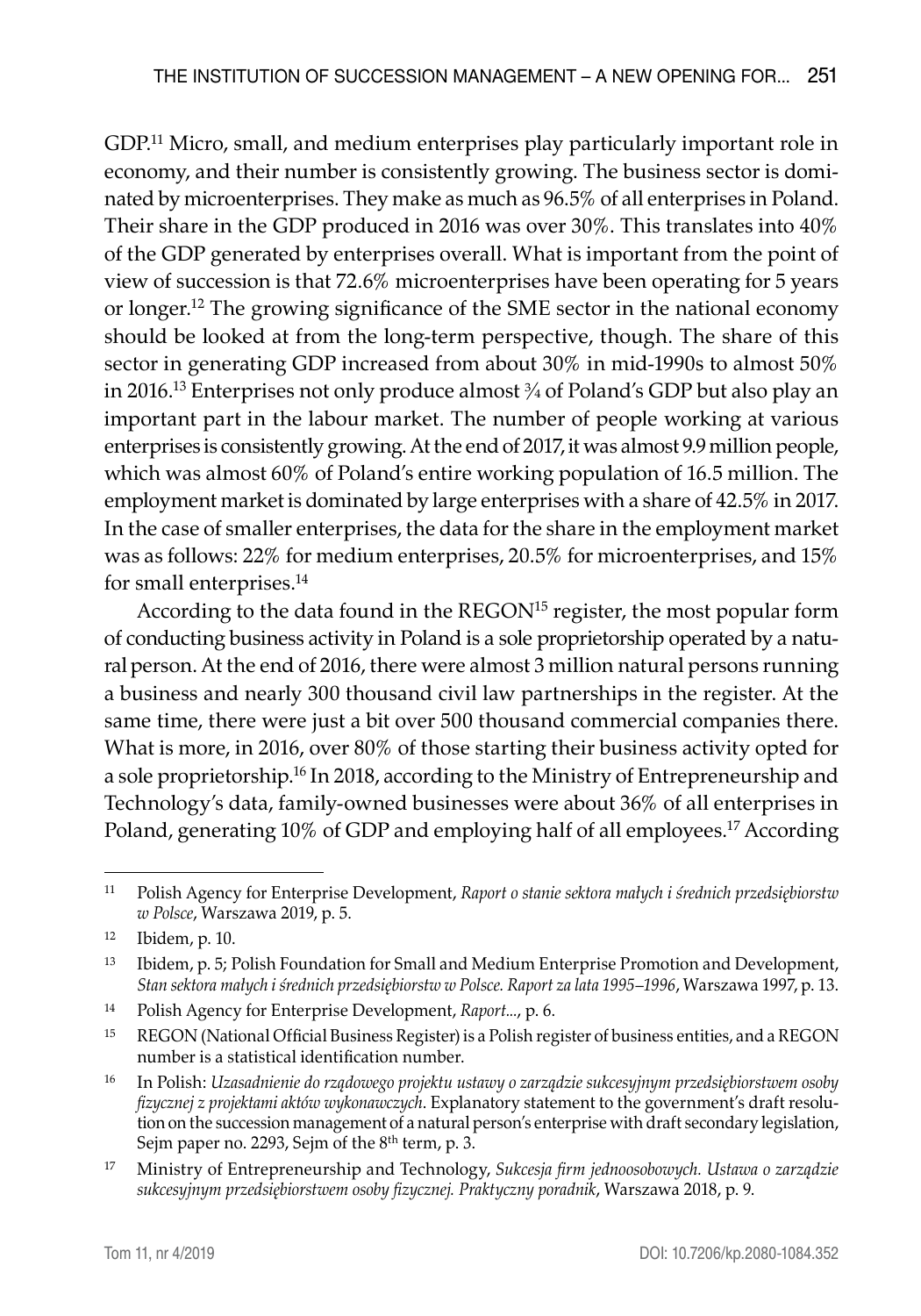to the Supreme Audit Office, the total number of CEIDG entries of natural persons running a business activity (including partners in civil law partnerships) grew by 3.2%, i.e. from 2.609 million to 2.694 million, within two years (2015–2017). At the same time, according to the statistics provided by Poland's Social Insurance Institution (In Polish: Zakład Ubezpieczeń Społecznych – ZUS), the number of entrepreneurs (subject to the obligation of entry in CEIDG) deregistered from insurance on account of death grew in the same period as follows: 3.2 thousand in 2015, 3.3 thousand in 2016, and 3.9 thousand in 2017. The situation led to the loss of employment for 6.8 thousand people in 2015, 7 thousand people in 2016, and 8.3 thousand people in 2017.<sup>18</sup> 750 entrepreneurs were deregistered on an average monthly basis throughout 2017 because of death.<sup>19</sup> The data proves that it is reasonable to initiate legislative measures and regulate the matters connected with succession management of enterprises of natural persons running their business on the basis of a CEIDG entry.

The question of maintaining business continuity should also be considered from the point of view of different stakeholder groups. It is obvious that succession should be considered as a tool designed to maintain business activity from the perspective of an entrepreneur. Of an entrepreneur's heirs, to be more specific. But we should not ignore the significance of succession as viewed from the point of view of the labour market and national economy. The problem of business discontinuity may be especially problematic in the segment of microenterprises. However, it is important to bear in mind that on the basis of a CEIDG entry, natural persons are allowed to run a business not only on a micro scale; their business may actually generate millions of zloty in turnover.20

Until the day of adoption of the institution of succession management in the Polish legal framework, the death of a sole proprietor meant the end of their business activity, considered inseparable from them as the owner of the business in question.<sup>21</sup> Therefore, the failure to consider the need to maintain the continuity of a business of a deceased sole proprietor was a problem many entities had been

<sup>18</sup> Supreme Audit Office, *Informacja o wynikach kontroli: Działania organów państwa wobec problematyki dziedziczenia przedsiębiorstw*, Warszawa 2018, pp. 19–20.

<sup>19</sup> Ibidem, p. 25.

<sup>20</sup> Ibidem, p. 10; Polish Agency for Enterprise Development, *Weszła w życie ustawa o sukcesji – łatwiejsza zmiana pokoleniowa*, 23.11.2018, https://www.parp.gov.pl/component/content/article/50377:wchodziw-zycie-ustawa-osukcesji-latwiejsza-zmiana-pokoleniowa-w-firmach (access: 10.08.2019).

<sup>21</sup> In Polish: *Ocena skutków regulacji do rządowego projektu ustawy o zarządzie sukcesyjnym przedsiębiorstwem osoby fizycznej z projektami ustaw aktów wykonawczych*. Regulatory impact assessment for the government's draft resolution on the succession management of a natural person's enterprise with draft secondary legislation, Sejm paper no. 2293, Sejm of the 8<sup>th</sup> term, p. 1.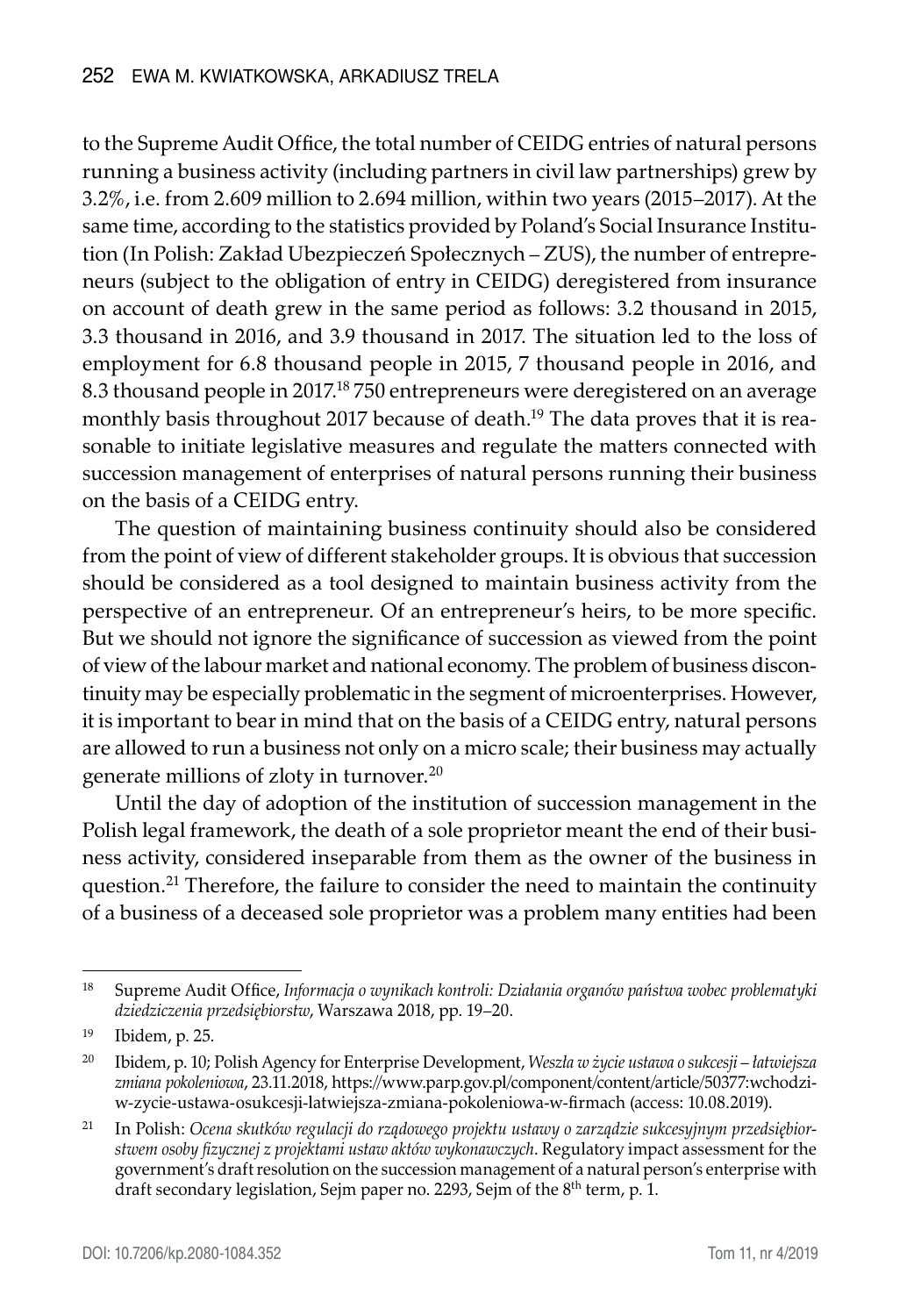facing for many years. In many cases, the uncertainty concerning the turnover, caused by prolonged inheritance proceedings, led to a sort of suspension period. The existence of many business entities could be at risk.<sup>22</sup> This also posed a threat to jobs. Death of an entrepreneur meant, among others: expiry of the tax ID (NIP) number, problems with tax settlements, difficulties with accessing bank accounts, expiry of various administrative decisions such as concessions, licenses, and permits, and expiry of contracts – like employment contracts.<sup>23</sup> There was no way to even temporarily use such a deceased entrepreneur's company name identifying the entrepreneur and the business they ran in legal transactions. Legal successors could resume the activity only once all the relevant inheritance issues were settled, when a new business was registered, when they employed the necessary human resources, and obtained appropriate permits from public administration authorities. The continuation of a deceased sole proprietorship's business activity, which actually involved starting a business anew, had to be therefore postponed.<sup>24</sup> In the light of the above, it is puzzling that the issue of maintaining business continuity after an entrepreneur's death had been passed over in legal regulations until the time of enactment of the act on the succession management of a natural person's enterprise, passed on 5 July 2018. When presenting the draft version of the act, its initiator stressed it aimed at reducing the number of cases where the death of an owner of an enterprise run by a natural person or of a partner in a civil law partnership caused sudden and disorganised discontinuation of business activity and complications in economy.25 The adopted solutions are to make it possible to continue business activity until all the relevant inheritance issues are settled.<sup>26</sup>

## **Succession management in the Polish legal framework**

Article 1 of the act on the succession management of a natural person's enterprise "regulates the principles of temporary management of an enterprise after the death of the owner who conducted a business activity in their own name on the basis of an entry in the Central Registration and Information on Business database (here-

<sup>22</sup> J. Bieluk, *Ustawa o zarządzie sukcesyjnym przedsiębiorstwem osoby fizycznej. Komentarz*, Warszawa 2019, p. 2.

<sup>23</sup> Ministry of Entrepreneurship and Technology, *Sukcesja firm jednoosobowych. Ustawa o zarządzie sukcesyjnym przedsiębiorstwem osoby fizycznej. Prezentacja*, Warszawa 2019, https://www.gov.pl/web/ rozwoj/sukcesja (access: 28.10.2019).

<sup>24</sup> Supreme Audit Office, op. cit., pp. 5 and 10.

<sup>25</sup> Explanatory statement to the government's draft resolution on succession management..., p. 146.

<sup>26</sup> Supreme Audit Office, op. cit., p. 5.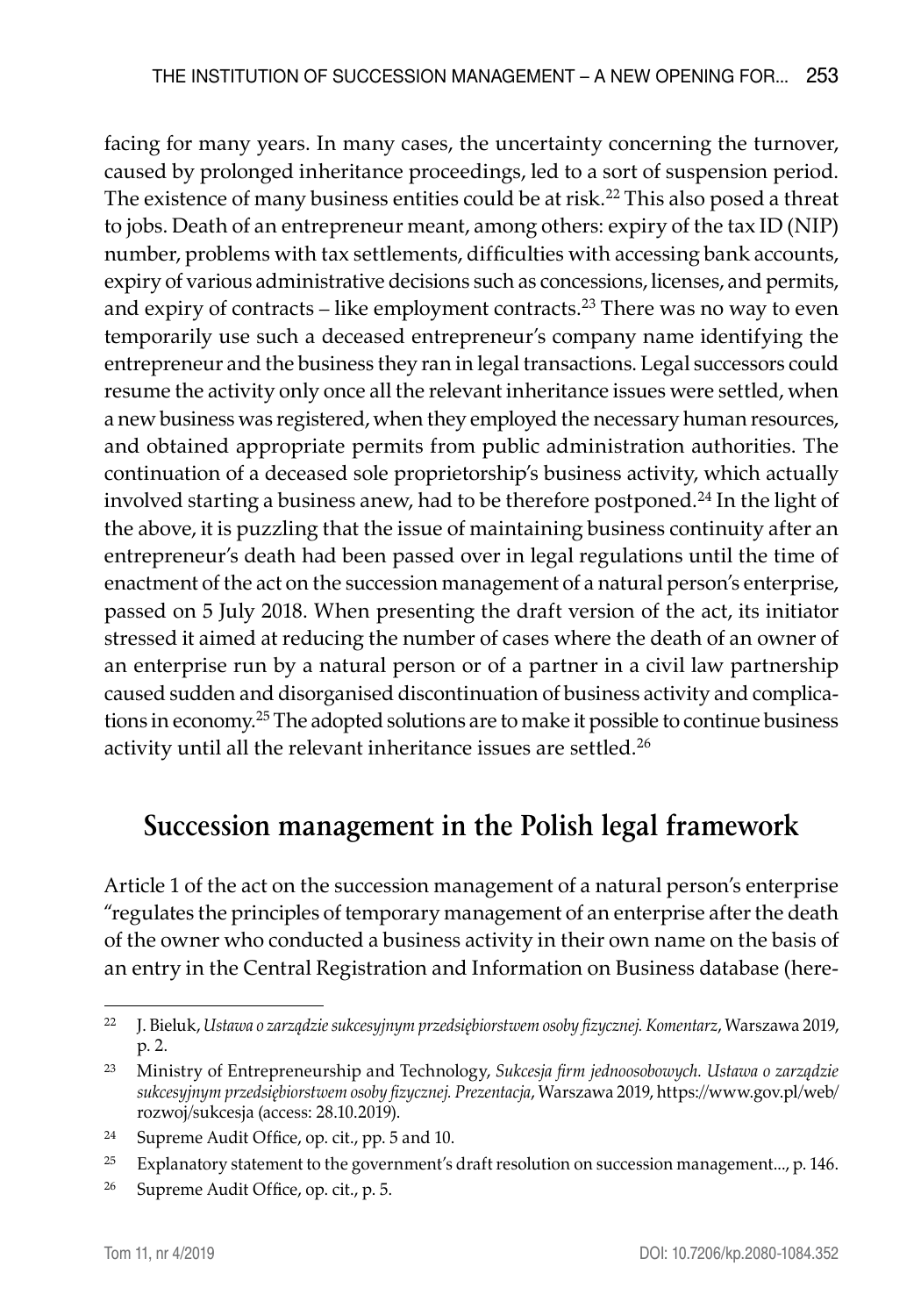inafter referred to as "CEIDG") and of continuation of a business activity pursued with the use of the enterprise in question."<sup>27</sup> In the explanatory statement to the government's draft resolution on the amendment of some acts in order to reduce the regulatory burden, the initiator of the draft stressed that the act "addressed the most important and most urgent problem regarding succession in business in connection with the death of an entrepreneur registered in CEIDG."28 The legislator limited the applicability of the solutions at issue to the entities registered in the CEIDG database. The measure is to ensure the security of economic trading by highlighting the existence of a person acting as a succession manager in a given enterprise.29 The act makes it possible for an entrepreneur conducting a business activity in their own name to establish a succession manager in the event of the entrepreneur's death by appointing the person to act as such a succession manager or by stipulating that a given proxy will become such a succession manager with the entrepreneur's death (Art. 9 section 1). Pursuant to Art. 9 section 2, appointing a succession manager and the appointee's consent to act as such a succession manager shall be null and void unless made in writing. Next, pursuant to Art. 10, the entrepreneur will be required to submit a request to have the appointed succession manager entered in the CEIDG database. It is an alternative solution to succession plans, where the successor would take over the management of an enterprise when the enterprise's current owner was still alive.<sup>30</sup> The implemented legal solution cannot be overestimated from the point of view of business continuity. The virtually automatic substitution of a deceased entrepreneur for a succession manager makes it possible for a business entity to keep functioning in an uninterrupted way. Thanks to the implementation of this institution, the operations of an enterprise of a deceased entrepreneur are not suspended. The enterprise retains its tax identification number, the contracts concluded with its employees do not expire, nor do

<sup>&</sup>lt;sup>27</sup> Art. 1 of the act of 5 July 2018 on the succession management of a natural person's enterprise (Journal of Laws of 2018, item 1629). The name of the quoted act, pursuant to Art. 66 item 1 of the act of 31 July 2019 on the amendment of some acts in order to reduce the regulatory burden (Journal of Laws of 2019, item 1495) will change its Polish name (now: *ustawa o zarządzie sukcesyjnym przedsiębiorstwem osoby fizycznej*) on 1 January 2020 to: *ustawa o zarządzie sukcesyjnym przedsiębiorstwem osoby fizycznej i innych ułatwieniach związanych z sukcesją przedsiębiorstw* (the act on the succession management of a natural person's enterprise and other facilities connected with business succession), and Art. 1, according to Art. 66 item 3 of the said amendment, will become Art. 1 item 1.

<sup>28</sup> In Polish: *Uzasadnienie do rządowego projektu ustawy o zmianie niektórych ustaw w celu ograniczenia obciążeń regulacyjnych*. Explanatory statement to the government's draft on the amendment of some acts in order to reduce the regulatory burden, Sejm paper no. 3622, Sejm of the 8th term, p. 2.

<sup>&</sup>lt;sup>29</sup> Explanatory statement to the government's draft resolution on succession management..., p. 12.

<sup>30</sup> Ibidem, p. 18.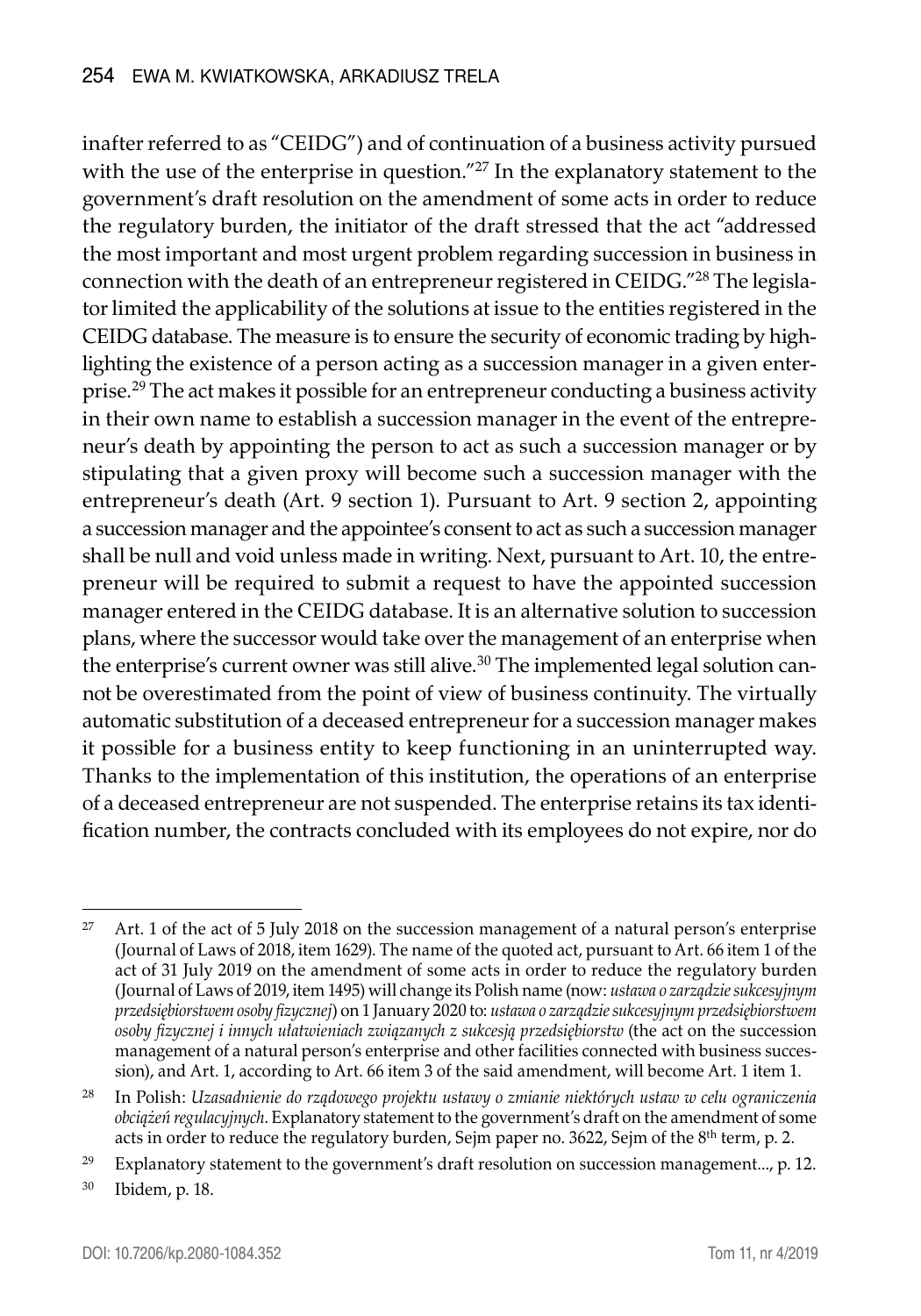other agreements, concessions, licenses or permits.31 The protection of the rights of stakeholders involved in the functioning of the enterprise – including heirs, employees, consumers or business partners – is reinforced.<sup>32</sup> It is possible to maintain the existing business renown and protect the interests of entities dependent on the existence of the enterprise.33

In the event where an entrepreneur, alive, has appointed a succession manager, the appointee has agreed to perform this function, and an appropriate entry has been made in the CEIDG database, pursuant to Art. 6 section 1, when this entrepreneur dies, a succession manager is established, pursuant to Art. 7 section 1 item 1. Only one person may act as a succession manager at a time (Art. 11 section 1). But an entrepreneur appointing a succession manager in case of the entrepreneur's death may also, pursuant to Art. 11 section 2, appoint a so-called substitute successor, who will manage the enterprise if the originally appointed succession manager appears to be unable to do it.

There is an option to establish a succession manager even in a situation where an entrepreneur has not made use of the solution provided for in Art. 9 and has not appointed a succession manager during their lifetime or has not fulfilled their obligation under Art. 10, i.e. has not submitted a relevant request for an entry to be made in CEIDG. In such circumstances, in order for the appointment of a succession manager to be effective, it needs to take the form of a notarial deed. The duly authorised persons, enumerated in Art. 12 sections 1 and 2, have two months from the date of the entrepreneur's death to appoint a succession manager (Art. 12 section 10). The deadline given for this two-month period may not be reinstated.<sup>34</sup>

In the event where succession management has been established following of an entrepreneur's death, there needs to be an annotation reading "in inheritance" (in Polish: *w spadku*) made to the CEIDG entry, pursuant to Art. 5 section 1 item 2a of the act on Central Registration and Information on Business Activity and on Information Points for Businesses.35 Pursuant to Art. 17 section 1 of the act on succession

<sup>31</sup> Ministry of Entrepreneurship and Technology, *Sukcesja firm jednoosobowych. Ustawa o zarządzie sukcesyjnym przedsiębiorstwem osoby fizycznej. Prezentacja*...

 $32$  Explanatory statement to the government's draft resolution on succession management..., p. 8.

<sup>33</sup> K. Kopaczyńska-Pieczniak, *Status prawny zarządcy sukcesyjnego*, "Przegląd Prawa Handlowego" 2018, 12, p. 6.

<sup>34</sup> P. Blajer, *Zarząd sukcesyjny przedsiębiorstwem osoby fizycznej. Pytania i odpowiedzi. Wzory pism. Przepisy*, Warszawa 2019, pp. 62–63.

<sup>35</sup> In Polish: *Ustawa z dnia 6 marca 2018 r. o Centralnej Ewidencji i Informacji o Działalności Gospodarczej i Punkcie Informacji dla Przedsiębiorcy*. Act of 6 March 2018 on Central Registration and Information on Business Activity and on Information Points for Businesses (uniform text in the Journal of Laws of 2019, item 1291 as amended).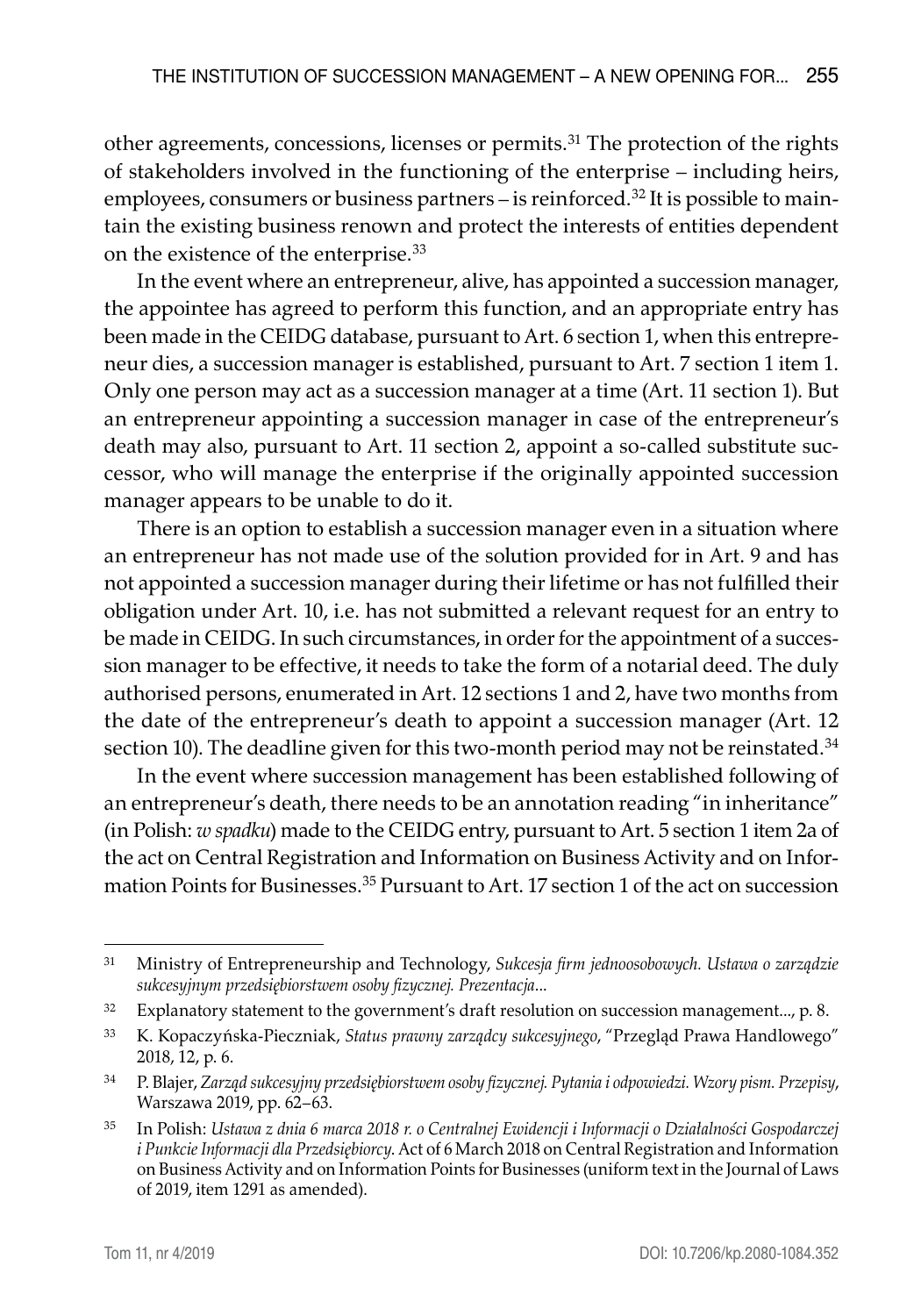management, "in matters connected with running an enterprise in inheritance, the succession manager shall use the current business name of the deceased entrepreneur with the annotation reading 'in inheritance' (*w spadku*) appended thereto." Such an annotation will make it clear for an enterprise's business partners and other stakeholders that its owner has passed away and their business is run by a succession manager.

According to Art. 2 section 1 of the act on succession management, "an enterprise in inheritance includes both intangible and tangible assets used by the entrepreneur to conduct their business activity and being their property at the moment of their death." Section 4 of the quoted provision stipulates that "(...) the provisions of the act regarding enterprises in inheritance are applied accordingly to an entrepreneur's share in the assets of all partners in a civil law partnership." The statutory solutions are therefore tools that may offer natural persons' enterprises and civil law partnerships a way to continue their functioning uninterruptedly in the event of their owner's (entrepreneur's) death. The notion of an enterprise in inheritance denotes the period from an entrepreneur's death until the expiry of: succession management (if it has been established) or the entitlement to appoint a succession management (in the event it has not been appointed).<sup>36</sup>

A succession manager's obligation is to run a deceased entrepreneur's enterprise, meaning an enterprise in inheritance (Art. 18). But such a manager does not pursue business activity within the meaning of the provisions of the Entrepreneurs' Law since they do not act on their own account, $37$  and only substitute the actual owner, meaning that they act for the heirs to an enterprise in inheritance. Pursuant to Art. 21 section 1, "a succession manager acts in their own name, on the account of the owner of an enterprise in inheritance." Such a manager performs ordinary management activities (Art. 22 section 1). Their actions result in changes in the assets of the enterprise in inheritance they manage.<sup>38</sup>

The institution of succession management is an interim solution. Succession management expires after 2 years of its establishment (Art. 59 section 1 item 7), and a court, for legitimate reasons, may extend this period by no more than 5 years of the date of the entrepreneur's death (Art. 60 section 1). The act does not provide for any instruments making it possible to hand over an enterprise to its legal successors

<sup>36</sup> J. Bieluk, op. cit., p. 12

<sup>37</sup> Pursuant to Art. 3 of the act of 6 March 2018 – Entrepreneurs' Law (in Polish: *ustawa z dnia 6 marca 2018 r. Prawo przedsiębiorców*) (uniform text in the Journal of Laws of 2019, item 1292 as amended), "Business activity is an organised gainful activity performed in one's own name and on a continued basis."

<sup>38</sup> M. Sieradzka, *Zarząd sukcesyjny przedsiębiorstwem osoby fizycznej – analiza i ocena nowych rozwiązań prawnych (cz. I)*, "Monitor Prawniczy" 2018, 22, p. 1199.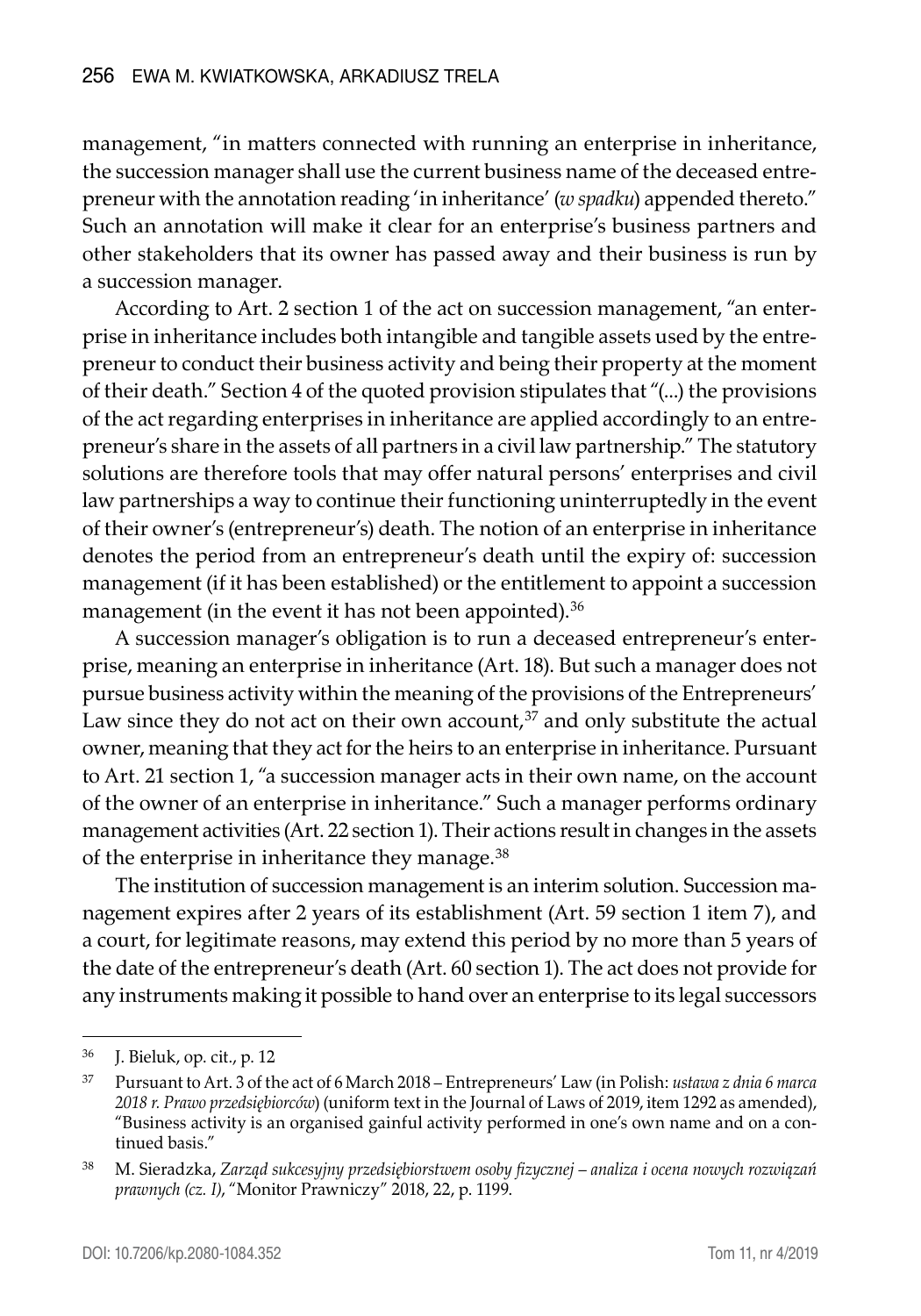on a lasting, permanent basis. Even when the institution in question is applied, it will be eventually necessary for the heirs to an enterprise to start a business activity conducted on their own account.

### **Succession management in practice**

There are over 2.379 million active entrepreneurs in the CEIDG database.39 Each one of them may be affected by the need for business succession in the event of a sole proprietor's death. This is most likely, obviously, in the case of those in the most advanced years. According to data from CEIDG, over 220 thousand active entrepreneurs are 65 or older (which makes over 9% of all active entries in the register), and over 414 thousand of them are at least 60 years old (which is over  $17\%$  of all active entries).<sup>40</sup> The age distribution of active entrepreneurs has been presented in table 1.

| entrepreneurs' age | percentage of active entrepreneurs |
|--------------------|------------------------------------|
| $18 - 24$          | 2.4                                |
| $25 - 34$          | 19.9                               |
| $35 - 44$          | 29.3                               |
| $45 - 54$          | 22.2                               |
| $55 - 64$          | 16.9                               |
| $65+$              | 9.3                                |

**Table 1.** Age of active entrepreneurs

Source: authors' own work based on data from CEIDG (status as of 7.11.2019).

In over 9 months of the act on succession management being in force, i.e. from 25 November 2018 until the end of August 2019, more than 7 thousand entities were deregistered from the database because of death.<sup>41</sup> This means that about 785 entrepreneurs per month on average are deregistered for this reason. Over 61% of them are people aged 60+. The age distribution among entrepreneurs deregistered from the CEIDG database because of death shown in table 2 proves that almost 45% of those entrepreneurs were in the 65+ age group. The second most

<sup>39</sup> Unpublished data from the CEIDG database (status as of 7.11.2019).

<sup>40</sup> Ibidem*.*

<sup>41</sup> Unpublished data from the CEIDG database (data for the period of December 2018–August 2019).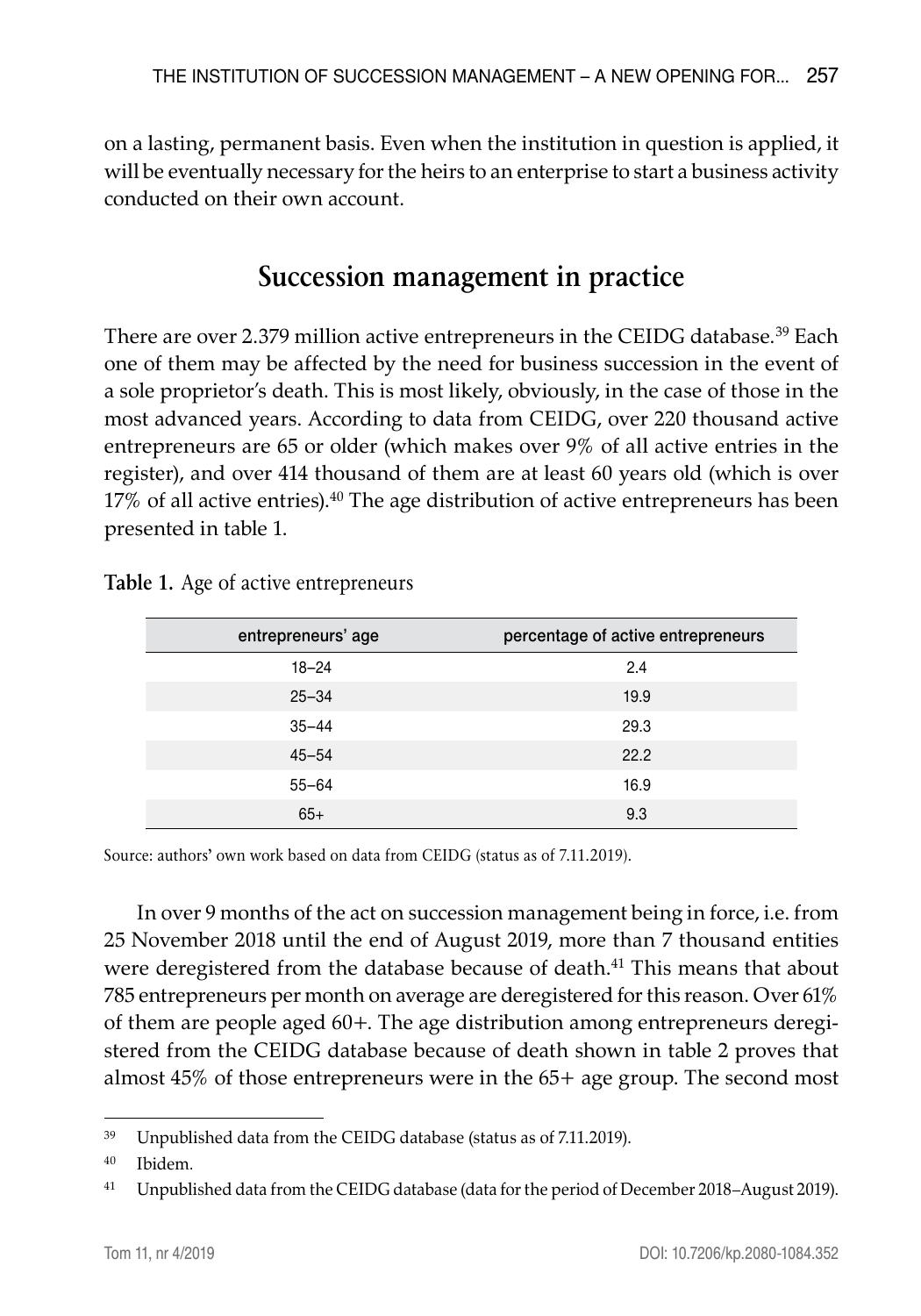numerous group were people aged 55–64 (27.5%). The data supports a quite evident conclusion – the older an entrepreneur is, the higher the probability of their death. At the same time, this data also shows that it is urgent to provide for a mechanism of succession, especially in the case of business entities strictly connected with their owners as persons.

| entrepreneurs' age | percentage of entrepreneurs deregistered<br>as a result of death |
|--------------------|------------------------------------------------------------------|
| $18 - 24$          | 0.6                                                              |
| $25 - 34$          | 3.5                                                              |
| $35 - 44$          | 8.6                                                              |
| $45 - 54$          | 15.0                                                             |
| $55 - 64$          | 27.5                                                             |
| $65+$              | 44.7                                                             |

Source: authors' own work based on data from CEIDG (status as of 7.11.2019).

Within nearly one year of the act on succession management being effective (25 November 2018 to 6 November 2019), only 10,864 entrepreneurs appointed, pursuant to Art. 9 section 1 of the act, a succession manager in case of their death.<sup>42</sup> This means that less than half percent (0.46%) of entrepreneurs used the statutory solution implemented almost one year ago. It appears that the measure enabling entrepreneurs to maintain business continuity in the event of their death as provided for by the legislator has not become very popular among businesspeople. Unsurprisingly, the percentage of entrepreneurs who appointed a succession manager in the discussed period grows proportionally to the age of entrepreneurs. However, even in the 65+ age group only 1.11% of entrepreneurs appointed a succession manager (Table 3).

Among elderly persons, i.e. in the 80+ age group, the percentage of those who made use of the solution at issue was the same as among all seniors (1.11%). Importantly enough, among the youngest entrepreneurs, aged 18–24, only 40 decided to appoint a succession manager. In addition to that, 918 substitute successors were registered in the CEIDG database.43 Just under 8.5% of entrepreneurs who appointed

<sup>&</sup>lt;sup>42</sup> Unpublished data from the CEIDG database (status as of 7.11.2019).

<sup>43</sup> Ibidem.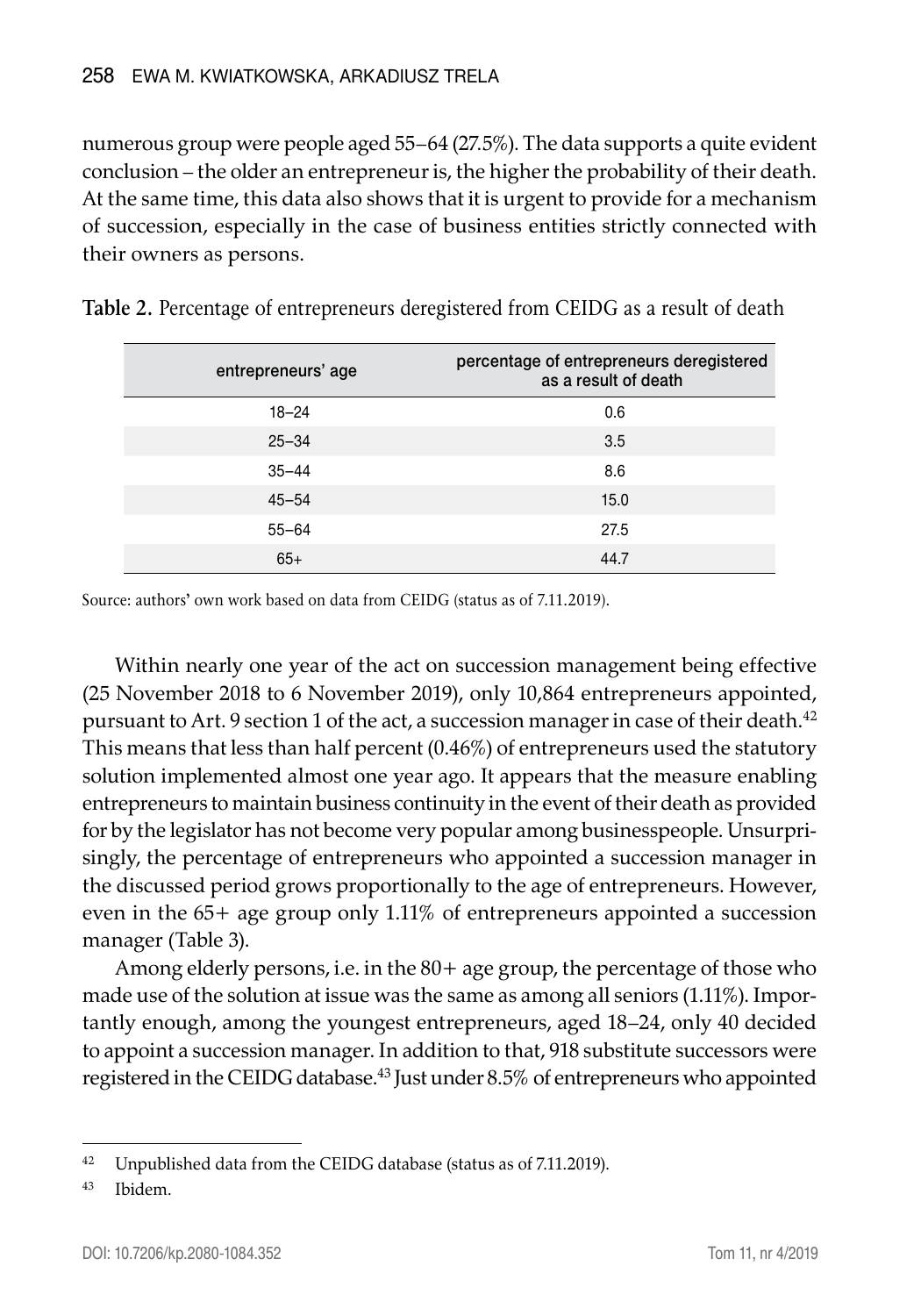a succession manager appointed also, pursuant to Art. 11 section 2, a so-called substitute successor.

| entrepreneurs' age | percentage of entrepreneurs who<br>appointed a succession manager | number of entrepreneurs who<br>appointed a succession manager |
|--------------------|-------------------------------------------------------------------|---------------------------------------------------------------|
| $18 - 24$          | 0.07                                                              | 40                                                            |
| $25 - 34$          | 0.15                                                              | 688                                                           |
| $35 - 44$          | 0.31                                                              | 2,170                                                         |
| $45 - 54$          | 0.47                                                              | 2.472                                                         |
| $55 - 64$          | 0.76                                                              | 3.041                                                         |
| $65+$              | 1.11                                                              | 2,453                                                         |

**Table 3.** Age distribution among entrepreneurs who appointed succession managers

Source: authors' own work based on data from CEIDG (status as of 7.11.2019).

7,207 entrepreneurs died in the period from the date the act entered into force until the end of August 2019. A succession manager was established only in 8.7% of cases. Only in 151 cases (24.1% of cases of establishment of a succession manager), succession managers were appointed, pursuant to Art. 9 section 1, by entrepreneurs while the latter were still alive. Such a practice of appointing a succession manager means that when an entrepreneur dies, a succession manager is established automatically. Despite the fact that new legal solutions were adopted, the vast majority of succession managers (75.9%) was appointed, pursuant to Art. 12, already after the entrepreneurs originally managing their enterprises passed away, by duly authorised persons, listed in Art. 12 sections 1 and 2, and then, pursuant to Art. 7 section 1 item 2, established when a notary public made the relevant entry in the CEIDG register. In 13.9% of cases, succession managers were established within the first 7 days after the entrepreneur's death, and in 70.8% of cases – within 30 days of the entrepreneur's death. In the remaining cases, succession management was established within the period of 2 months as provided for in Art. 12 section 10. The situation may suggest that heirs to enterprises might see the benefits of making use of the solution discussed in the article. Yet, from the point of view of business continuity, this method of establishing succession managers is far less desired. There exists a certain time gap – a period when there may occur a discontinuity in the activity of a natural person's enterprise as a result of this person's death.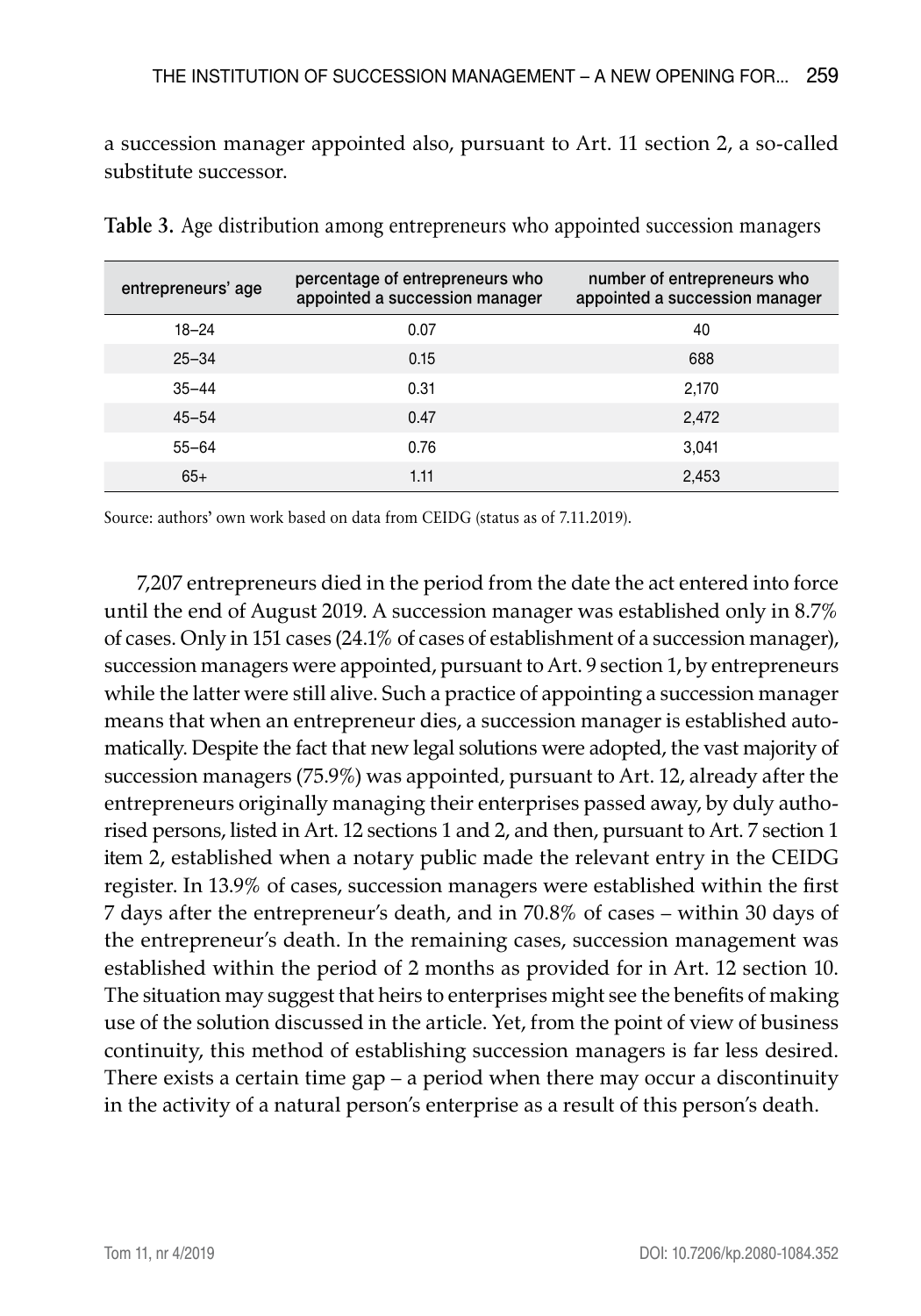#### **Conclusion**

A common application of the legal solutions generally available in the domain of succession management may ensure business continuity and reduce the risk of loss of managerial control over an enterprise in the event of its owner's death. According to the regulatory impact assessment provided together with the draft resolution on succession management, the institution of succession management was to reduce the number of cases where the death of an entrepreneur owning an enterprise run by a natural person or being a partner in a civil law partnership causes sudden and disorganised discontinuation of business activity. This should translate into less complications in business trading, which may result from entrepreneurs' deaths. The initiator of the solution argued that entrepreneurs were very much interested in the matter of succession.<sup>44</sup> A questionnaire survey conducted in 2016<sup>45</sup> proved that 94% of the surveyed entrepreneurs were aware of the problem of succession. Over 68% of respondents pointed to an option of running an enterprise after its original owner's death in an unchanged form, operating as the same business (under the same name), using the same statistical (REGON) and tax (NIP) identification numbers, as the best solution in the context of succession.46 However, the obtained findings are not reflected in the observed reality. Before the act entered into force, information about the solution at issue was published e.g. on PAED's (Polish Agency for Enterprise Development) website. It encouraged entrepreneurs to appoint succession managers. Moreover, the Ministry of Entrepreneurship and Technology provided a guide regarding the matter and sent information to entrepreneurs and their proxies by email.47 Despite the information campaigns organised within one year of the adoption of the institution of succession management, entrepreneurs appeared to be far from keen on utilising the solution in practice. The outreach campaign drew little response from entrepreneurs. Less than 0.5% of them appointed a succession manager during their lifetime. What is more, only 8.5% of them appointed a substitute successor. The quoted numbers prove that there is a low level of interest in the institution in question or little knowledge and awareness of the ability to make use of the available legal solution. They may also mean that entrepreneurs have a false impression that the procedure is difficult to

<sup>44</sup> Regulatory impact assessment..., p. 10.

<sup>45</sup> "Nowe rozwiązania prawne dla firm" questionnaire-based survey conducted by the Polish Agency for Enterprise Development for the Ministry of Entrepreneurship and Technology on 13–23 May 2016.

<sup>46</sup> Supreme Audit Office, op. cit., pp. 11 and 28.

<sup>47</sup> Polish Agency for Enterprise Development, *Weszła w życie...*